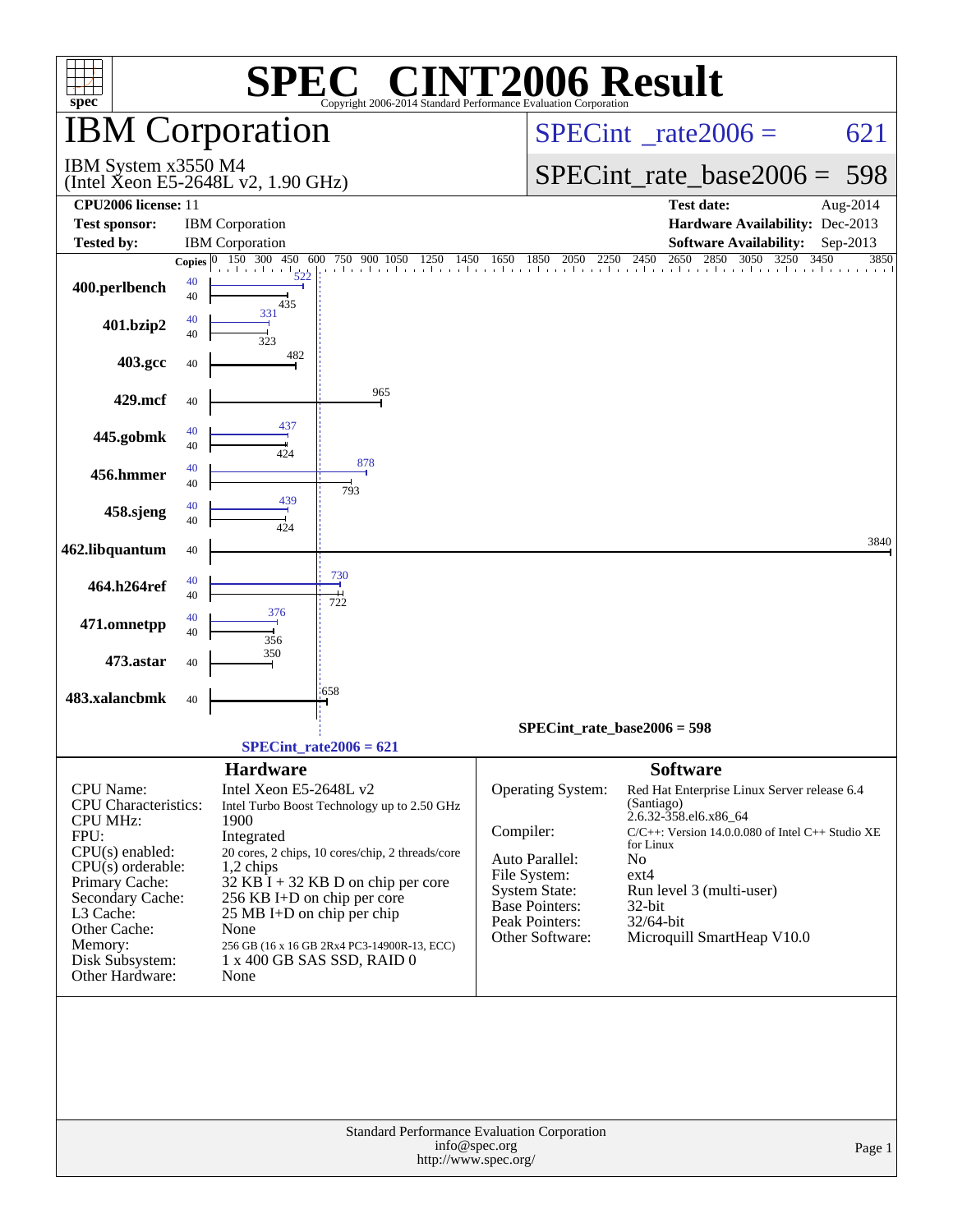

## **IBM** Corporation

## SPECint rate $2006 = 621$

#### IBM System x3550 M4

(Intel Xeon E5-2648L v2, 1.90 GHz)

[SPECint\\_rate\\_base2006 =](http://www.spec.org/auto/cpu2006/Docs/result-fields.html#SPECintratebase2006) 598

**[CPU2006 license:](http://www.spec.org/auto/cpu2006/Docs/result-fields.html#CPU2006license)** 11 **[Test date:](http://www.spec.org/auto/cpu2006/Docs/result-fields.html#Testdate)** Aug-2014 **[Test sponsor:](http://www.spec.org/auto/cpu2006/Docs/result-fields.html#Testsponsor)** IBM Corporation **[Hardware Availability:](http://www.spec.org/auto/cpu2006/Docs/result-fields.html#HardwareAvailability)** Dec-2013 **[Tested by:](http://www.spec.org/auto/cpu2006/Docs/result-fields.html#Testedby)** IBM Corporation **[Software Availability:](http://www.spec.org/auto/cpu2006/Docs/result-fields.html#SoftwareAvailability)** Sep-2013

#### **[Results Table](http://www.spec.org/auto/cpu2006/Docs/result-fields.html#ResultsTable)**

|                    | <b>Base</b>   |                |       |                                                                                                          |            |                |       | <b>Peak</b>   |                |              |                |              |                |              |
|--------------------|---------------|----------------|-------|----------------------------------------------------------------------------------------------------------|------------|----------------|-------|---------------|----------------|--------------|----------------|--------------|----------------|--------------|
| <b>Benchmark</b>   | <b>Copies</b> | <b>Seconds</b> | Ratio | <b>Seconds</b>                                                                                           | Ratio      | <b>Seconds</b> | Ratio | <b>Copies</b> | <b>Seconds</b> | <b>Ratio</b> | <b>Seconds</b> | <b>Ratio</b> | <b>Seconds</b> | <b>Ratio</b> |
| 400.perlbench      | 40            | 902            | 433   | 899                                                                                                      | 435        | 899            | 435   | 40            | 748            | 522          | 746            | 524          | 751            | 521          |
| 401.bzip2          | 40            | 1194           | 323   | 1197                                                                                                     | 322        | 1196           | 323   | 40            | 1167           | 331          | 1167           | 331          | 1168           | 330          |
| $403.\mathrm{gcc}$ | 40            | 669            | 482   | 669                                                                                                      | 482        | 671            | 480   | 40            | 669            | 482          | 669            | 482          | 671            | 480          |
| $429$ .mcf         | 40            | 379            | 963   | 377                                                                                                      | 967        | 378            | 965   | 40            | 379            | 963          | 377            | 967          | 378            | 965          |
| $445$ .gobmk       | 40            | 990            | 424   | 993                                                                                                      | 423        | 975            | 430   | 40            | 957            | 439          | 960            | 437          | 959            | 437          |
| 456.hmmer          | 40            | 471            | 793   | 470                                                                                                      | 793        | 470            | 793   | 40            | 424            | 881          | 425            | 878          | 425            | 878          |
| $458$ .sjeng       | 40            | 1143           | 424   | 1142                                                                                                     | 424        | 1143           | 424   | 40            | 1104           | 439          | 1104           | 439          | 1107           | 437          |
| 462.libquantum     | 40            | 216            | 3840  | 216                                                                                                      | 3840       | 216            | 3840  | 40            | 216            | 3840         | 216            | 3840         | 216            | 3840         |
| 464.h264ref        | 40            | 1229           | 721   | 1227                                                                                                     | 722        | 1185           | 747   | 40            | 1206           | 734          | 1214           | 729          | 1213           | <b>730</b>   |
| 471.omnetpp        | 40            | 705            | 354   | 699                                                                                                      | 358        | 702            | 356   | 40            | 663            | 377          | 665            | 376          | 666            | 376          |
| 473.astar          | 40            | 801            | 351   | 803                                                                                                      | <u>350</u> | 806            | 349   | 40            | 801            | 351          | 803            | 350          | 806            | 349          |
| 483.xalancbmk      | 40            | 418            | 660   | 420                                                                                                      | 656        | 420            | 658   | 40            | 418            | 660          | 420            | 656          | 420            | 658          |
|                    |               |                |       | Results appear in the order in which they were run. Bold underlined text indicates a median measurement. |            |                |       |               |                |              |                |              |                |              |

#### **[Submit Notes](http://www.spec.org/auto/cpu2006/Docs/result-fields.html#SubmitNotes)**

 The numactl mechanism was used to bind copies to processors. The config file option 'submit' was used to generate numactl commands to bind each copy to a specific processor. For details, please see the config file.

#### **[Operating System Notes](http://www.spec.org/auto/cpu2006/Docs/result-fields.html#OperatingSystemNotes)**

 Stack size set to unlimited using "ulimit -s unlimited" Zone reclaim mode enabled with: echo 1 > /proc/sys/vm/zone\_reclaim\_mode Intel Idle Driver disabled with the following Linux kernel parameter in /etc/grub.conf: intel\_idle.max\_cstate=0

#### **[Platform Notes](http://www.spec.org/auto/cpu2006/Docs/result-fields.html#PlatformNotes)**

 BIOS setting: Operating Mode set to Maximum Performance Sysinfo program /home/SPECcpu-20140116-ic14.0/config/sysinfo.rev6818 \$Rev: 6818 \$ \$Date:: 2012-07-17 #\$ e86d102572650a6e4d596a3cee98f191 running on x3550M4 Sat Aug 9 21:37:51 2014

 This section contains SUT (System Under Test) info as seen by some common utilities. To remove or add to this section, see: <http://www.spec.org/cpu2006/Docs/config.html#sysinfo>

 From /proc/cpuinfo model name : Intel(R) Xeon(R) CPU E5-2648L v2 @ 1.90GHz 2 "physical id"s (chips) Continued on next page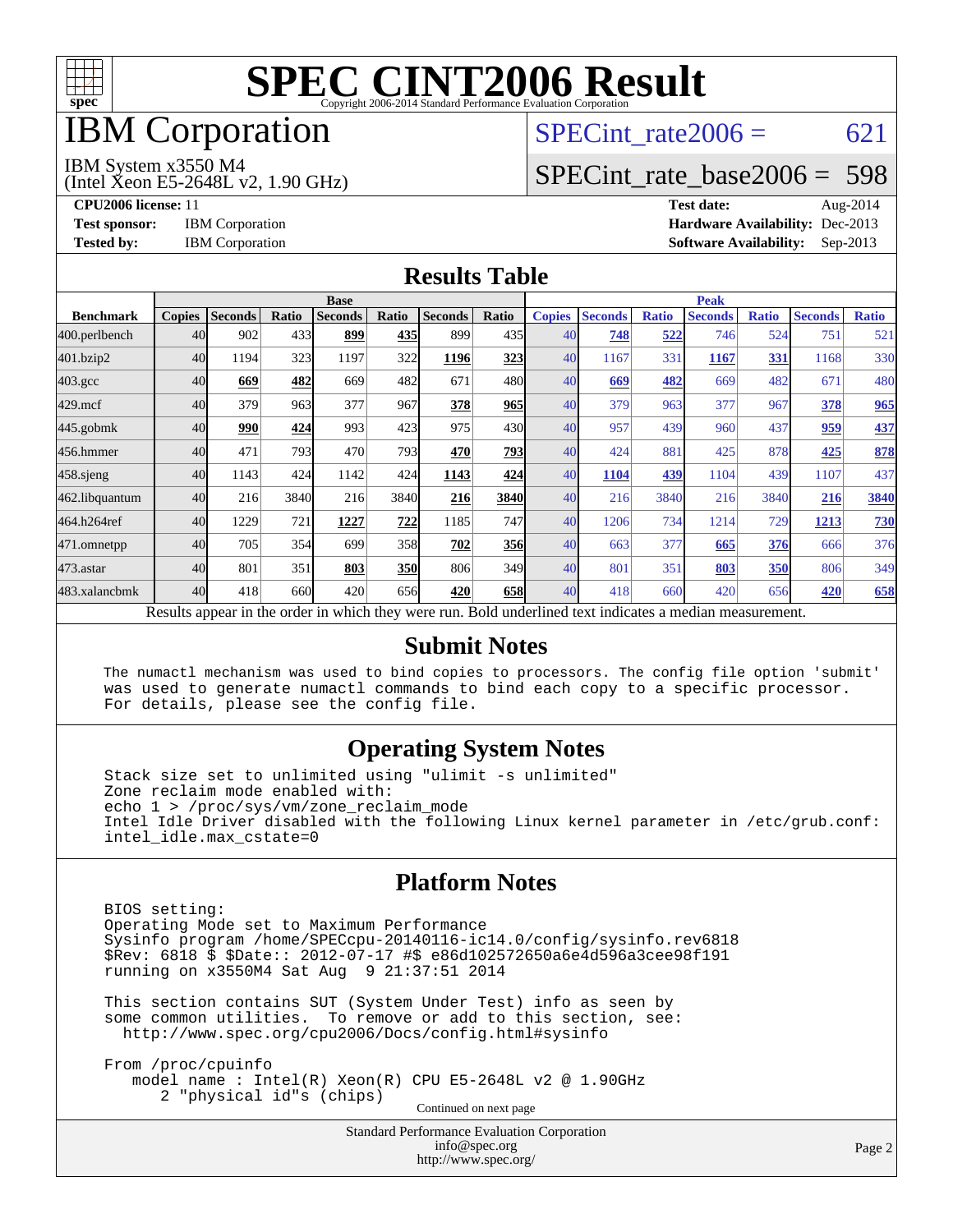

**IBM** Corporation

SPECint rate $2006 = 621$ 

(Intel Xeon E5-2648L v2, 1.90 GHz) IBM System x3550 M4

[SPECint\\_rate\\_base2006 =](http://www.spec.org/auto/cpu2006/Docs/result-fields.html#SPECintratebase2006) 598

**[Tested by:](http://www.spec.org/auto/cpu2006/Docs/result-fields.html#Testedby)** IBM Corporation **[Software Availability:](http://www.spec.org/auto/cpu2006/Docs/result-fields.html#SoftwareAvailability)** Sep-2013

**[CPU2006 license:](http://www.spec.org/auto/cpu2006/Docs/result-fields.html#CPU2006license)** 11 **[Test date:](http://www.spec.org/auto/cpu2006/Docs/result-fields.html#Testdate)** Aug-2014 **[Test sponsor:](http://www.spec.org/auto/cpu2006/Docs/result-fields.html#Testsponsor)** IBM Corporation **[Hardware Availability:](http://www.spec.org/auto/cpu2006/Docs/result-fields.html#HardwareAvailability)** Dec-2013

#### **[Platform Notes \(Continued\)](http://www.spec.org/auto/cpu2006/Docs/result-fields.html#PlatformNotes)**

 40 "processors" cores, siblings (Caution: counting these is hw and system dependent. The following excerpts from /proc/cpuinfo might not be reliable. Use with caution.) cpu cores : 10 siblings : 20 physical 0: cores 0 1 2 3 4 8 9 10 11 12 physical 1: cores 0 1 2 3 4 8 9 10 11 12 cache size : 25600 KB From /proc/meminfo MemTotal: 264462552 kB HugePages\_Total: 0<br>Hugepagesize: 2048 kB Hugepagesize: /usr/bin/lsb\_release -d Red Hat Enterprise Linux Server release 6.4 (Santiago) From /etc/\*release\* /etc/\*version\* redhat-release: Red Hat Enterprise Linux Server release 6.4 (Santiago) system-release: Red Hat Enterprise Linux Server release 6.4 (Santiago) system-release-cpe: cpe:/o:redhat:enterprise\_linux:6server:ga:server uname -a: Linux x3550M4 2.6.32-358.18.1.el6.x86\_64 #1 SMP Fri Aug 2 17:04:38 EDT 2013 x86\_64 x86\_64 x86\_64 GNU/Linux run-level 3 Aug 8 16:38 SPEC is set to: /home/SPECcpu-20140116-ic14.0 Filesystem Type Size Used Avail Use% Mounted on /dev/mapper/vg\_x3550m4-lv\_home ext4 312G 208G 89G 70% /home Additional information from dmidecode: BIOS IBM -[D7E139YUS-1.70]- 05/13/2014 Memory: 8x Not Specified Not Specified 16x Samsung M393B2G70QH0-CMA 16 GB 1867 MHz 2 rank (End of data from sysinfo program) **[General Notes](http://www.spec.org/auto/cpu2006/Docs/result-fields.html#GeneralNotes)**

Environment variables set by runspec before the start of the run: LD\_LIBRARY\_PATH = "/home/SPECcpu-20140116-ic14.0/libs/32:/home/SPECcpu-20140116-ic14.0/libs/64:/home/SPECcpu-20140116-ic14.0/sh"

 Binaries compiled on a system with 1x Core i7-860 CPU + 8GB memory using RedHat EL 6.4 Transparent Huge Pages enabled with: echo always > /sys/kernel/mm/redhat\_transparent\_hugepage/enabled Continued on next page

> Standard Performance Evaluation Corporation [info@spec.org](mailto:info@spec.org) <http://www.spec.org/>

Page 3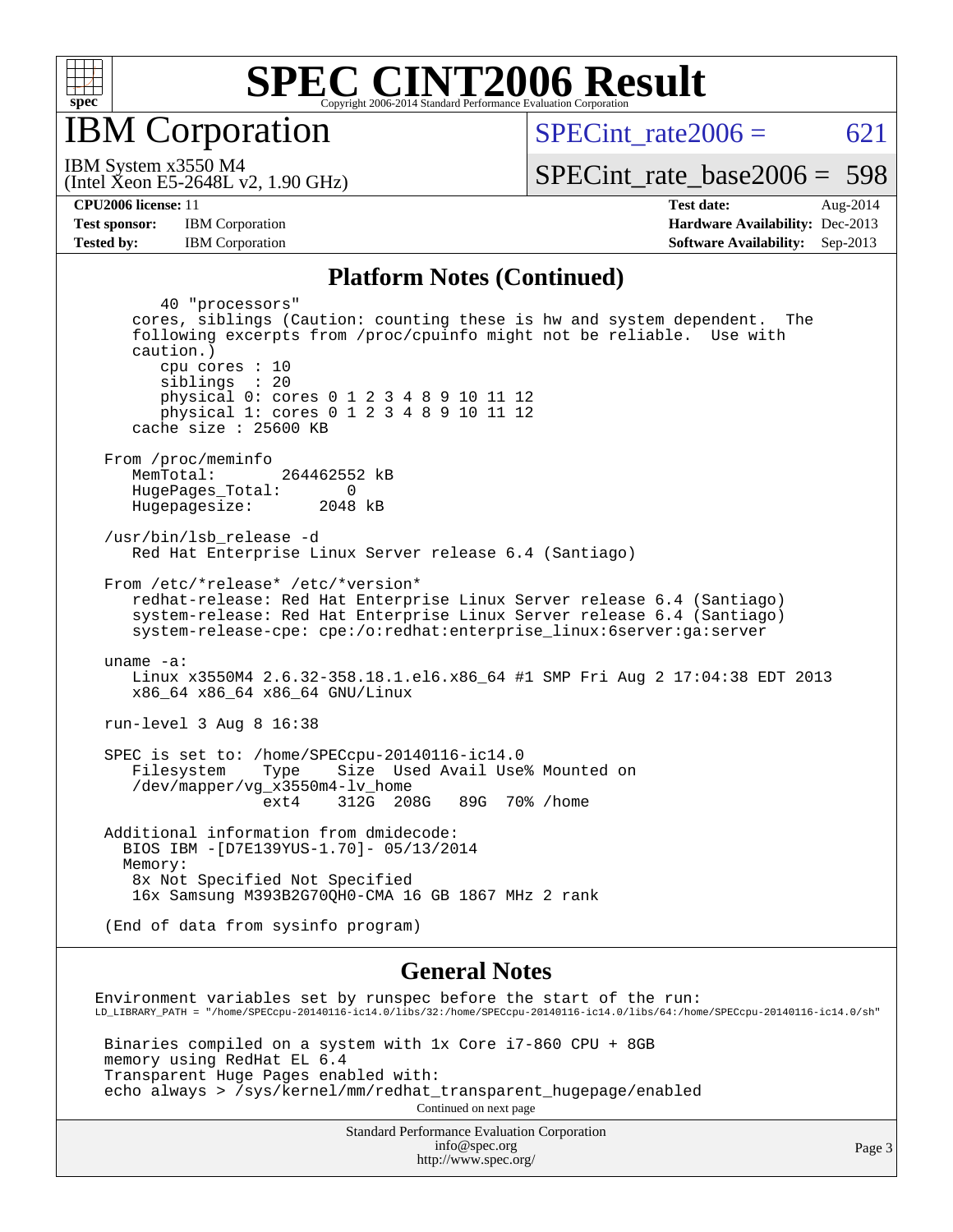

IBM Corporation

SPECint rate  $2006 = 621$ 

(Intel Xeon E5-2648L v2, 1.90 GHz) IBM System x3550 M4

[SPECint\\_rate\\_base2006 =](http://www.spec.org/auto/cpu2006/Docs/result-fields.html#SPECintratebase2006) 598

**[Test sponsor:](http://www.spec.org/auto/cpu2006/Docs/result-fields.html#Testsponsor)** IBM Corporation **[Hardware Availability:](http://www.spec.org/auto/cpu2006/Docs/result-fields.html#HardwareAvailability)** Dec-2013

**[CPU2006 license:](http://www.spec.org/auto/cpu2006/Docs/result-fields.html#CPU2006license)** 11 **[Test date:](http://www.spec.org/auto/cpu2006/Docs/result-fields.html#Testdate)** Aug-2014 **[Tested by:](http://www.spec.org/auto/cpu2006/Docs/result-fields.html#Testedby)** IBM Corporation **[Software Availability:](http://www.spec.org/auto/cpu2006/Docs/result-fields.html#SoftwareAvailability)** Sep-2013

#### **[General Notes \(Continued\)](http://www.spec.org/auto/cpu2006/Docs/result-fields.html#GeneralNotes)**

 Filesystem page cache cleared with: echo 1> /proc/sys/vm/drop\_caches runspec command invoked through numactl i.e.: numactl --interleave=all runspec <etc>

### **[Base Compiler Invocation](http://www.spec.org/auto/cpu2006/Docs/result-fields.html#BaseCompilerInvocation)**

[C benchmarks](http://www.spec.org/auto/cpu2006/Docs/result-fields.html#Cbenchmarks): [icc -m32](http://www.spec.org/cpu2006/results/res2014q3/cpu2006-20140811-30907.flags.html#user_CCbase_intel_icc_5ff4a39e364c98233615fdd38438c6f2)

[C++ benchmarks:](http://www.spec.org/auto/cpu2006/Docs/result-fields.html#CXXbenchmarks) [icpc -m32](http://www.spec.org/cpu2006/results/res2014q3/cpu2006-20140811-30907.flags.html#user_CXXbase_intel_icpc_4e5a5ef1a53fd332b3c49e69c3330699)

#### **[Base Portability Flags](http://www.spec.org/auto/cpu2006/Docs/result-fields.html#BasePortabilityFlags)**

 400.perlbench: [-DSPEC\\_CPU\\_LINUX\\_IA32](http://www.spec.org/cpu2006/results/res2014q3/cpu2006-20140811-30907.flags.html#b400.perlbench_baseCPORTABILITY_DSPEC_CPU_LINUX_IA32) 462.libquantum: [-DSPEC\\_CPU\\_LINUX](http://www.spec.org/cpu2006/results/res2014q3/cpu2006-20140811-30907.flags.html#b462.libquantum_baseCPORTABILITY_DSPEC_CPU_LINUX) 483.xalancbmk: [-DSPEC\\_CPU\\_LINUX](http://www.spec.org/cpu2006/results/res2014q3/cpu2006-20140811-30907.flags.html#b483.xalancbmk_baseCXXPORTABILITY_DSPEC_CPU_LINUX)

### **[Base Optimization Flags](http://www.spec.org/auto/cpu2006/Docs/result-fields.html#BaseOptimizationFlags)**

[C benchmarks](http://www.spec.org/auto/cpu2006/Docs/result-fields.html#Cbenchmarks):

[-xSSE4.2](http://www.spec.org/cpu2006/results/res2014q3/cpu2006-20140811-30907.flags.html#user_CCbase_f-xSSE42_f91528193cf0b216347adb8b939d4107) [-ipo](http://www.spec.org/cpu2006/results/res2014q3/cpu2006-20140811-30907.flags.html#user_CCbase_f-ipo) [-O3](http://www.spec.org/cpu2006/results/res2014q3/cpu2006-20140811-30907.flags.html#user_CCbase_f-O3) [-no-prec-div](http://www.spec.org/cpu2006/results/res2014q3/cpu2006-20140811-30907.flags.html#user_CCbase_f-no-prec-div) [-opt-prefetch](http://www.spec.org/cpu2006/results/res2014q3/cpu2006-20140811-30907.flags.html#user_CCbase_f-opt-prefetch) [-opt-mem-layout-trans=3](http://www.spec.org/cpu2006/results/res2014q3/cpu2006-20140811-30907.flags.html#user_CCbase_f-opt-mem-layout-trans_a7b82ad4bd7abf52556d4961a2ae94d5)

[C++ benchmarks:](http://www.spec.org/auto/cpu2006/Docs/result-fields.html#CXXbenchmarks)

[-xSSE4.2](http://www.spec.org/cpu2006/results/res2014q3/cpu2006-20140811-30907.flags.html#user_CXXbase_f-xSSE42_f91528193cf0b216347adb8b939d4107) [-ipo](http://www.spec.org/cpu2006/results/res2014q3/cpu2006-20140811-30907.flags.html#user_CXXbase_f-ipo) [-O3](http://www.spec.org/cpu2006/results/res2014q3/cpu2006-20140811-30907.flags.html#user_CXXbase_f-O3) [-no-prec-div](http://www.spec.org/cpu2006/results/res2014q3/cpu2006-20140811-30907.flags.html#user_CXXbase_f-no-prec-div) [-opt-prefetch](http://www.spec.org/cpu2006/results/res2014q3/cpu2006-20140811-30907.flags.html#user_CXXbase_f-opt-prefetch) [-opt-mem-layout-trans=3](http://www.spec.org/cpu2006/results/res2014q3/cpu2006-20140811-30907.flags.html#user_CXXbase_f-opt-mem-layout-trans_a7b82ad4bd7abf52556d4961a2ae94d5) [-Wl,-z,muldefs](http://www.spec.org/cpu2006/results/res2014q3/cpu2006-20140811-30907.flags.html#user_CXXbase_link_force_multiple1_74079c344b956b9658436fd1b6dd3a8a) [-L/sh -lsmartheap](http://www.spec.org/cpu2006/results/res2014q3/cpu2006-20140811-30907.flags.html#user_CXXbase_SmartHeap_32f6c82aa1ed9c52345d30cf6e4a0499)

### **[Base Other Flags](http://www.spec.org/auto/cpu2006/Docs/result-fields.html#BaseOtherFlags)**

[C benchmarks](http://www.spec.org/auto/cpu2006/Docs/result-fields.html#Cbenchmarks):

403.gcc: [-Dalloca=\\_alloca](http://www.spec.org/cpu2006/results/res2014q3/cpu2006-20140811-30907.flags.html#b403.gcc_baseEXTRA_CFLAGS_Dalloca_be3056838c12de2578596ca5467af7f3)

## **[Peak Compiler Invocation](http://www.spec.org/auto/cpu2006/Docs/result-fields.html#PeakCompilerInvocation)**

[C benchmarks \(except as noted below\)](http://www.spec.org/auto/cpu2006/Docs/result-fields.html#Cbenchmarksexceptasnotedbelow): [icc -m32](http://www.spec.org/cpu2006/results/res2014q3/cpu2006-20140811-30907.flags.html#user_CCpeak_intel_icc_5ff4a39e364c98233615fdd38438c6f2)

400.perlbench: [icc -m64](http://www.spec.org/cpu2006/results/res2014q3/cpu2006-20140811-30907.flags.html#user_peakCCLD400_perlbench_intel_icc_64bit_bda6cc9af1fdbb0edc3795bac97ada53)

Continued on next page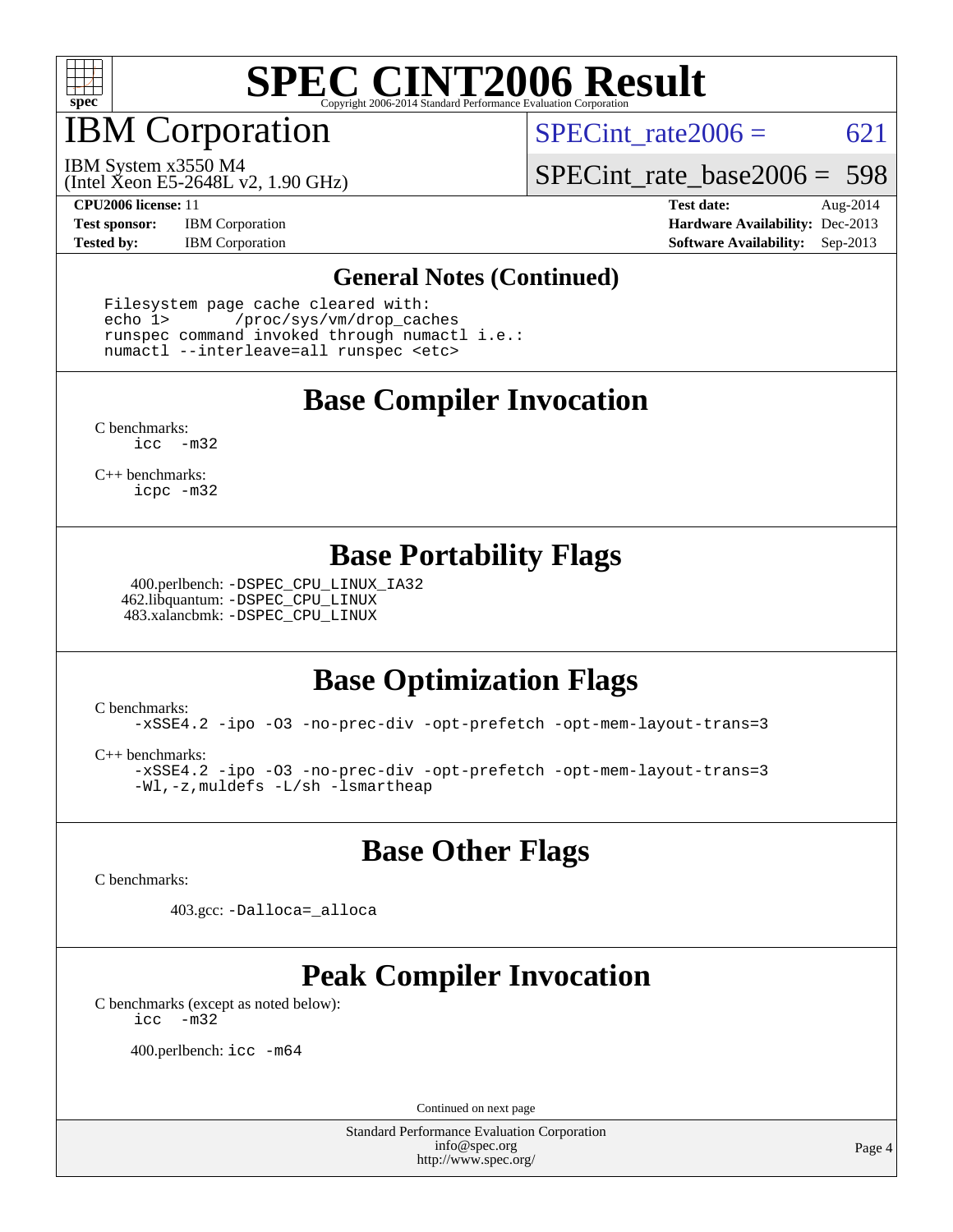

IBM Corporation

SPECint rate $2006 = 621$ 

(Intel Xeon E5-2648L v2, 1.90 GHz) IBM System x3550 M4

SPECint rate base  $2006 = 598$ 

**[Test sponsor:](http://www.spec.org/auto/cpu2006/Docs/result-fields.html#Testsponsor)** IBM Corporation **[Hardware Availability:](http://www.spec.org/auto/cpu2006/Docs/result-fields.html#HardwareAvailability)** Dec-2013

**[CPU2006 license:](http://www.spec.org/auto/cpu2006/Docs/result-fields.html#CPU2006license)** 11 **[Test date:](http://www.spec.org/auto/cpu2006/Docs/result-fields.html#Testdate)** Aug-2014 **[Tested by:](http://www.spec.org/auto/cpu2006/Docs/result-fields.html#Testedby)** IBM Corporation **[Software Availability:](http://www.spec.org/auto/cpu2006/Docs/result-fields.html#SoftwareAvailability)** Sep-2013

## **[Peak Compiler Invocation \(Continued\)](http://www.spec.org/auto/cpu2006/Docs/result-fields.html#PeakCompilerInvocation)**

401.bzip2: [icc -m64](http://www.spec.org/cpu2006/results/res2014q3/cpu2006-20140811-30907.flags.html#user_peakCCLD401_bzip2_intel_icc_64bit_bda6cc9af1fdbb0edc3795bac97ada53)

456.hmmer: [icc -m64](http://www.spec.org/cpu2006/results/res2014q3/cpu2006-20140811-30907.flags.html#user_peakCCLD456_hmmer_intel_icc_64bit_bda6cc9af1fdbb0edc3795bac97ada53)

 $458 \text{.}$ sjeng: icc  $-\text{m64}$ 

[C++ benchmarks:](http://www.spec.org/auto/cpu2006/Docs/result-fields.html#CXXbenchmarks)

[icpc -m32](http://www.spec.org/cpu2006/results/res2014q3/cpu2006-20140811-30907.flags.html#user_CXXpeak_intel_icpc_4e5a5ef1a53fd332b3c49e69c3330699)

**[Peak Portability Flags](http://www.spec.org/auto/cpu2006/Docs/result-fields.html#PeakPortabilityFlags)**

 400.perlbench: [-DSPEC\\_CPU\\_LP64](http://www.spec.org/cpu2006/results/res2014q3/cpu2006-20140811-30907.flags.html#b400.perlbench_peakCPORTABILITY_DSPEC_CPU_LP64) [-DSPEC\\_CPU\\_LINUX\\_X64](http://www.spec.org/cpu2006/results/res2014q3/cpu2006-20140811-30907.flags.html#b400.perlbench_peakCPORTABILITY_DSPEC_CPU_LINUX_X64) 401.bzip2: [-DSPEC\\_CPU\\_LP64](http://www.spec.org/cpu2006/results/res2014q3/cpu2006-20140811-30907.flags.html#suite_peakCPORTABILITY401_bzip2_DSPEC_CPU_LP64) 456.hmmer: [-DSPEC\\_CPU\\_LP64](http://www.spec.org/cpu2006/results/res2014q3/cpu2006-20140811-30907.flags.html#suite_peakCPORTABILITY456_hmmer_DSPEC_CPU_LP64) 458.sjeng: [-DSPEC\\_CPU\\_LP64](http://www.spec.org/cpu2006/results/res2014q3/cpu2006-20140811-30907.flags.html#suite_peakCPORTABILITY458_sjeng_DSPEC_CPU_LP64) 462.libquantum: [-DSPEC\\_CPU\\_LINUX](http://www.spec.org/cpu2006/results/res2014q3/cpu2006-20140811-30907.flags.html#b462.libquantum_peakCPORTABILITY_DSPEC_CPU_LINUX) 483.xalancbmk: [-DSPEC\\_CPU\\_LINUX](http://www.spec.org/cpu2006/results/res2014q3/cpu2006-20140811-30907.flags.html#b483.xalancbmk_peakCXXPORTABILITY_DSPEC_CPU_LINUX)

### **[Peak Optimization Flags](http://www.spec.org/auto/cpu2006/Docs/result-fields.html#PeakOptimizationFlags)**

[C benchmarks](http://www.spec.org/auto/cpu2006/Docs/result-fields.html#Cbenchmarks):

 400.perlbench: [-xSSE4.2](http://www.spec.org/cpu2006/results/res2014q3/cpu2006-20140811-30907.flags.html#user_peakPASS2_CFLAGSPASS2_LDCFLAGS400_perlbench_f-xSSE42_f91528193cf0b216347adb8b939d4107)(pass 2) [-prof-gen](http://www.spec.org/cpu2006/results/res2014q3/cpu2006-20140811-30907.flags.html#user_peakPASS1_CFLAGSPASS1_LDCFLAGS400_perlbench_prof_gen_e43856698f6ca7b7e442dfd80e94a8fc)(pass 1) [-ipo](http://www.spec.org/cpu2006/results/res2014q3/cpu2006-20140811-30907.flags.html#user_peakPASS2_CFLAGSPASS2_LDCFLAGS400_perlbench_f-ipo)(pass 2) [-O3](http://www.spec.org/cpu2006/results/res2014q3/cpu2006-20140811-30907.flags.html#user_peakPASS2_CFLAGSPASS2_LDCFLAGS400_perlbench_f-O3)(pass 2) [-no-prec-div](http://www.spec.org/cpu2006/results/res2014q3/cpu2006-20140811-30907.flags.html#user_peakPASS2_CFLAGSPASS2_LDCFLAGS400_perlbench_f-no-prec-div)(pass 2) [-prof-use](http://www.spec.org/cpu2006/results/res2014q3/cpu2006-20140811-30907.flags.html#user_peakPASS2_CFLAGSPASS2_LDCFLAGS400_perlbench_prof_use_bccf7792157ff70d64e32fe3e1250b55)(pass 2) [-auto-ilp32](http://www.spec.org/cpu2006/results/res2014q3/cpu2006-20140811-30907.flags.html#user_peakCOPTIMIZE400_perlbench_f-auto-ilp32) 401.bzip2: [-xSSE4.2](http://www.spec.org/cpu2006/results/res2014q3/cpu2006-20140811-30907.flags.html#user_peakPASS2_CFLAGSPASS2_LDCFLAGS401_bzip2_f-xSSE42_f91528193cf0b216347adb8b939d4107)(pass 2) [-prof-gen](http://www.spec.org/cpu2006/results/res2014q3/cpu2006-20140811-30907.flags.html#user_peakPASS1_CFLAGSPASS1_LDCFLAGS401_bzip2_prof_gen_e43856698f6ca7b7e442dfd80e94a8fc)(pass 1) [-ipo](http://www.spec.org/cpu2006/results/res2014q3/cpu2006-20140811-30907.flags.html#user_peakPASS2_CFLAGSPASS2_LDCFLAGS401_bzip2_f-ipo)(pass 2) [-O3](http://www.spec.org/cpu2006/results/res2014q3/cpu2006-20140811-30907.flags.html#user_peakPASS2_CFLAGSPASS2_LDCFLAGS401_bzip2_f-O3)(pass 2) [-no-prec-div](http://www.spec.org/cpu2006/results/res2014q3/cpu2006-20140811-30907.flags.html#user_peakPASS2_CFLAGSPASS2_LDCFLAGS401_bzip2_f-no-prec-div)(pass 2) [-prof-use](http://www.spec.org/cpu2006/results/res2014q3/cpu2006-20140811-30907.flags.html#user_peakPASS2_CFLAGSPASS2_LDCFLAGS401_bzip2_prof_use_bccf7792157ff70d64e32fe3e1250b55)(pass 2) [-opt-prefetch](http://www.spec.org/cpu2006/results/res2014q3/cpu2006-20140811-30907.flags.html#user_peakCOPTIMIZE401_bzip2_f-opt-prefetch) [-auto-ilp32](http://www.spec.org/cpu2006/results/res2014q3/cpu2006-20140811-30907.flags.html#user_peakCOPTIMIZE401_bzip2_f-auto-ilp32) [-ansi-alias](http://www.spec.org/cpu2006/results/res2014q3/cpu2006-20140811-30907.flags.html#user_peakCOPTIMIZE401_bzip2_f-ansi-alias)  $403.\text{gcc: basepeak}$  = yes  $429$ .mcf: basepeak = yes 445.gobmk: [-xSSE4.2](http://www.spec.org/cpu2006/results/res2014q3/cpu2006-20140811-30907.flags.html#user_peakPASS2_CFLAGSPASS2_LDCFLAGS445_gobmk_f-xSSE42_f91528193cf0b216347adb8b939d4107)(pass 2) [-prof-gen](http://www.spec.org/cpu2006/results/res2014q3/cpu2006-20140811-30907.flags.html#user_peakPASS1_CFLAGSPASS1_LDCFLAGS445_gobmk_prof_gen_e43856698f6ca7b7e442dfd80e94a8fc)(pass 1) [-prof-use](http://www.spec.org/cpu2006/results/res2014q3/cpu2006-20140811-30907.flags.html#user_peakPASS2_CFLAGSPASS2_LDCFLAGS445_gobmk_prof_use_bccf7792157ff70d64e32fe3e1250b55)(pass 2) [-ansi-alias](http://www.spec.org/cpu2006/results/res2014q3/cpu2006-20140811-30907.flags.html#user_peakCOPTIMIZE445_gobmk_f-ansi-alias) [-opt-mem-layout-trans=3](http://www.spec.org/cpu2006/results/res2014q3/cpu2006-20140811-30907.flags.html#user_peakCOPTIMIZE445_gobmk_f-opt-mem-layout-trans_a7b82ad4bd7abf52556d4961a2ae94d5) 456.hmmer: [-xSSE4.2](http://www.spec.org/cpu2006/results/res2014q3/cpu2006-20140811-30907.flags.html#user_peakCOPTIMIZE456_hmmer_f-xSSE42_f91528193cf0b216347adb8b939d4107) [-ipo](http://www.spec.org/cpu2006/results/res2014q3/cpu2006-20140811-30907.flags.html#user_peakCOPTIMIZE456_hmmer_f-ipo) [-O3](http://www.spec.org/cpu2006/results/res2014q3/cpu2006-20140811-30907.flags.html#user_peakCOPTIMIZE456_hmmer_f-O3) [-no-prec-div](http://www.spec.org/cpu2006/results/res2014q3/cpu2006-20140811-30907.flags.html#user_peakCOPTIMIZE456_hmmer_f-no-prec-div) [-unroll2](http://www.spec.org/cpu2006/results/res2014q3/cpu2006-20140811-30907.flags.html#user_peakCOPTIMIZE456_hmmer_f-unroll_784dae83bebfb236979b41d2422d7ec2) [-auto-ilp32](http://www.spec.org/cpu2006/results/res2014q3/cpu2006-20140811-30907.flags.html#user_peakCOPTIMIZE456_hmmer_f-auto-ilp32) 458.sjeng: [-xSSE4.2](http://www.spec.org/cpu2006/results/res2014q3/cpu2006-20140811-30907.flags.html#user_peakPASS2_CFLAGSPASS2_LDCFLAGS458_sjeng_f-xSSE42_f91528193cf0b216347adb8b939d4107)(pass 2) [-prof-gen](http://www.spec.org/cpu2006/results/res2014q3/cpu2006-20140811-30907.flags.html#user_peakPASS1_CFLAGSPASS1_LDCFLAGS458_sjeng_prof_gen_e43856698f6ca7b7e442dfd80e94a8fc)(pass 1) [-ipo](http://www.spec.org/cpu2006/results/res2014q3/cpu2006-20140811-30907.flags.html#user_peakPASS2_CFLAGSPASS2_LDCFLAGS458_sjeng_f-ipo)(pass 2) [-O3](http://www.spec.org/cpu2006/results/res2014q3/cpu2006-20140811-30907.flags.html#user_peakPASS2_CFLAGSPASS2_LDCFLAGS458_sjeng_f-O3)(pass 2) [-no-prec-div](http://www.spec.org/cpu2006/results/res2014q3/cpu2006-20140811-30907.flags.html#user_peakPASS2_CFLAGSPASS2_LDCFLAGS458_sjeng_f-no-prec-div)(pass 2) [-prof-use](http://www.spec.org/cpu2006/results/res2014q3/cpu2006-20140811-30907.flags.html#user_peakPASS2_CFLAGSPASS2_LDCFLAGS458_sjeng_prof_use_bccf7792157ff70d64e32fe3e1250b55)(pass 2) [-unroll4](http://www.spec.org/cpu2006/results/res2014q3/cpu2006-20140811-30907.flags.html#user_peakCOPTIMIZE458_sjeng_f-unroll_4e5e4ed65b7fd20bdcd365bec371b81f) [-auto-ilp32](http://www.spec.org/cpu2006/results/res2014q3/cpu2006-20140811-30907.flags.html#user_peakCOPTIMIZE458_sjeng_f-auto-ilp32) 462.libquantum: basepeak = yes

Continued on next page